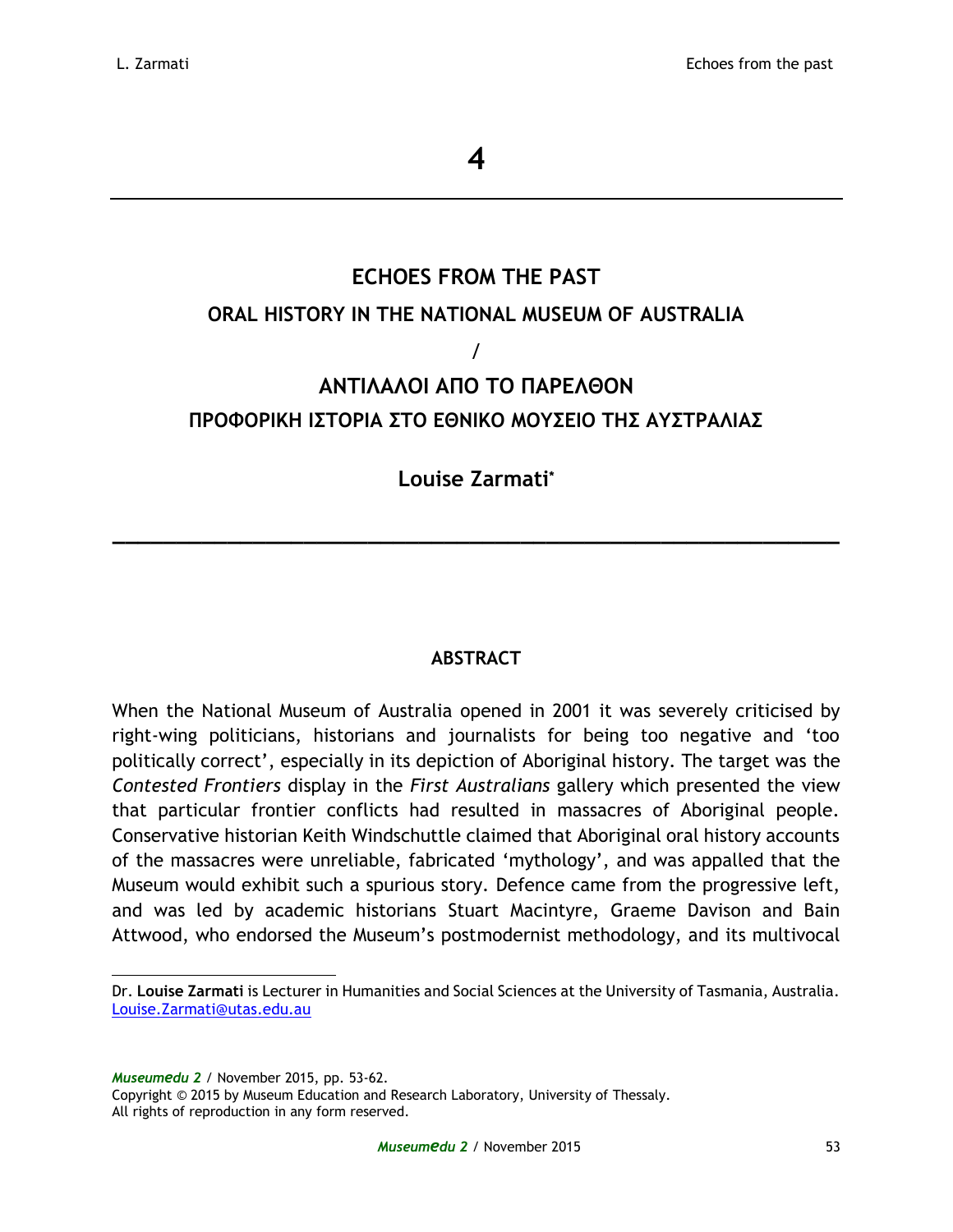interpretations that tackled differing perspectives of the treatment of Aboriginal people. In this paper I will show how the National Museum of Australia responded to criticisms of its use of oral history, and how it used this negativity in a positive way to educate the public, particularly school students, not only about Australia's frontier conflict, but about the problems of using oral history as a source of evidence in museums.

## **ΠΕΡΙΛΗΨΗ**

Όταν άνοιξε το National Museum of Australia (NMA), Εθνικό Μουσείο της Αυστραλίας, το 2001, δέχθηκε οξεία κριτική από δεξιούς πολιτικούς, ιστορικούς και δημοσιογράφους για το ότι ήταν υπερβολικά αρνητικό και «πολιτικά ορθό», ειδικά όσον αφορά την απεικόνιση της ιστορίας των ιθαγενών. Στόχος της κριτικής ήταν η έκθεση *Αμφισβητούμενα Σύνορα* στην πτέρυγα του Μουσείου *Οι Πρώτοι Αυστραλοί,* η οποία παρουσίαζε την άποψη ότι οι διαμάχες γύρω από συγκεκριμένα σύνορα οδήγησε σε δολοφονίες ιθαγενών πληθυσμών. Ο συντηρητικός ιστορικός Keith Windschuttle υποστήριξε ότι οι προφορικές αφηγήσεις των Αβοριγίνων για τις δολοφονίες ήταν αναξιόπιστες, κατασκευασμένη «μυθολογία» και δήλωσε συγκλονισμένος από το γεγονός ότι το Μουσείο παρουσίασε μία τόσο ψεύτικη ιστορία. Η υπεράσπιση του ΝΜΑ ήρθε από την προοδευτική Αριστερά με προεξάρχοντες τους ακαδημαϊκούς ιστορικούς Stuart Macintyne, Graeme Davison και Bain Attwood, οι οποίοι προσυπέγραψαν τη μεταμοντέρνα μεθοδολογία του Μουσείου και την πολυφωνία των ερμηνευτικών προσεγγίσεών του, οι οποίες αναδείκνυαν διιστάμενες απόψεις σχετικά με τον χειρισμό των Αβοριγίνων. Στο κείμενο αυτό θα δείξω πώς το Εθνικό Μουσείο της Αυστραλίας απάντησε στις κριτικές για τη χρήση της προφορικής ιστορίας και πώς αξιοποίησε αυτό το αρνητικό κλίμα με θετικό τρόπο, για να εκπαιδεύσει το κοινό, και ειδικά τους μαθητές, όχι μόνο ως προς τη διαμάχη σχετικά με τη μεθόριο της Αυστραλίας, αλλά και για τα προβλήματα που ενέχει η χρήση της προφορικής ιστορίας ως πηγής τεκμηρίωσης στα μουσεία.

H Δρ. **Luise Zarmati** είναι Λέκτορας Ανθρωπιστικών και Κοινωνικών Επιστημών στο University of Tasmania στην Αυστραλία. [Louise.Zarmati@utas.edu.au](mailto:Louise.Zarmati@utas.edu.au)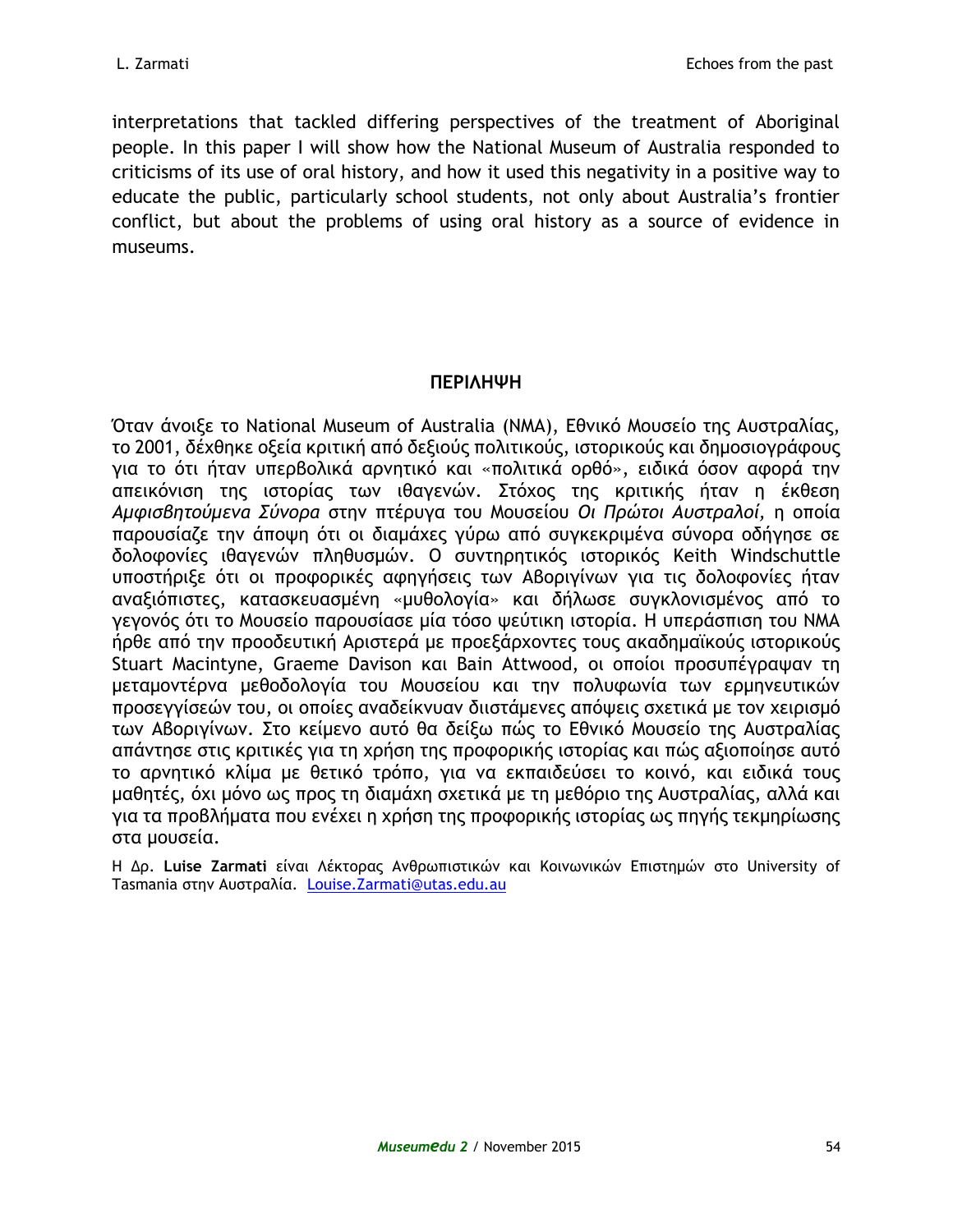# **Background**

The National Museum of Australia (NMA) is a social history museum located in Canberra, Australia's national capital. Its mission is to explore the land, nation and people of Australia by focusing on Indigenous histories and cultures, the histories of European settlement and the Australian people's interaction with the environment.

When the NMA opened in 2001, old debates about the nature of Australian history that characterised the so-called 'history wars' were quickly reignited and the battleground shifted to Australia's new museum. A barrage of criticism was launched from the conservative right, the most outspoken being then-Prime Minister John Howard and polemical history writer Keith Windschuttle. They chided the museum for being too negative and 'too politically correct', especially in its depiction of Aboriginal history. One journalist claimed the Museum's underlying message was "one of sneering ridicule for white Australia...as if all non-Aboriginal culture is a joke" (Devine 2001).

Windschuttle's criticisms targeted the *Contested Frontiers* display in the *First Australians* gallery which presented the view that particular frontier conflicts had resulted in massacres of Aboriginal people. He argued that Aboriginal oral history accounts of the massacres were unreliable, fabricated 'mythology', and it was appalling that the Museum would exhibit "such an elaborate display about such a spurious story" (Windschuttle 2001: 12).

Defence came from the progressive left, and was led by academic historians Stuart Macintyre, Graeme Davison and Bain Attwood. They endorsed the Museum's methodology, and its multivocal interpretations that tackled differing perspectives of the treatment of Aboriginal people. Attwood supported the title "Contested Frontiers" because it deliberately drew attention to the fact that the history of frontier contact has been, and still is contentious (Attwood 2006).

This is a brief background to the heated debate, but my purpose is not to revisit the details. Rather I will show how the NMA responded to criticisms of its use of oral history, and how it used this negativity in a positive way to educate the public, particularly school students, not only about Australia's frontier conflict, but about the problems of using oral history as a source of evidence in museums.

# **Contested history in the** *Contested Frontiers* **gallery**

The NMA's 2001 *Contested Frontiers* display consisted of three cases, with the most controversial interpretation, the Bells Falls Gorge<sup>1</sup> narrative, located in the final case.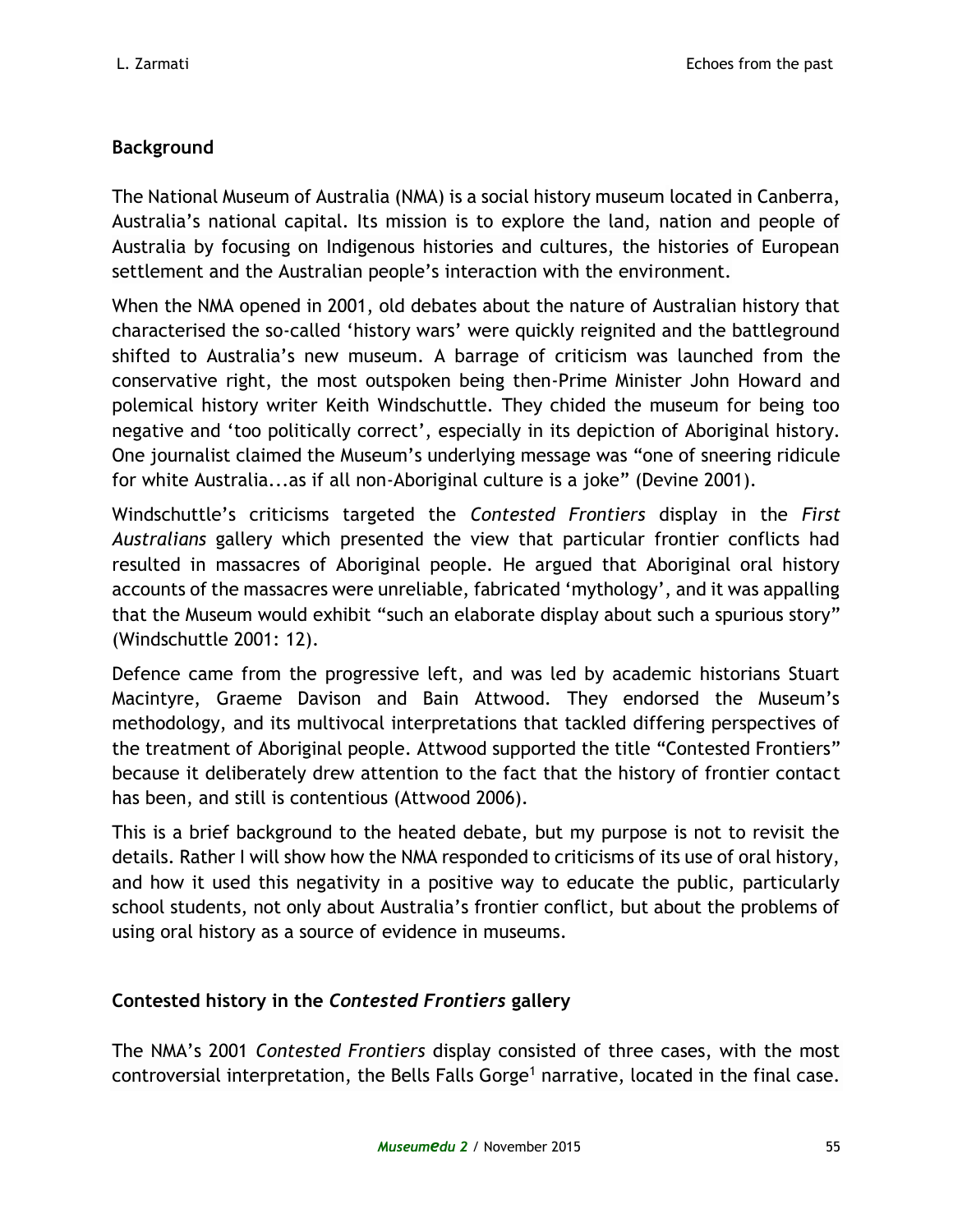Curator Brad Manera stated that his intention was to present an indigenous voice because

> the stories have been passed from one generation to the next about what happened on that site [...] they are quite convinced that something very tragic occurred [...] and they are certain that members of their family, their language group, died in that place in the 1820s (Mark 2001, oral interview).

Manera used interviews with local Aboriginal people to reveal the longstanding oral tradition among the Wiradjuri<sup>2</sup> people of a massacre in their local area. The exhibit showed a photograph of Bells Falls Gorge<sup>3</sup>, the place where some Aboriginal people believe a massacre took place in the 1820s. Etched into the glass in front were the words of Wiradjuri Elder Bill Allen,

> This is a place of great sadness. Our people still hear echoes of the women and children who died here. They came to seek refuge but the armed white settlers found them and killed them.

Bill Allen was again quoted on a panel to the left of the photograph,

The British declared martial law on Wiradjuri land in 1824. This, from our point of view, was an excuse for the soldiers and armed settlers to go out and kill hundreds of Wiradjuri men, women and children.

The staunchest critic was conservative writer Keith Windschuttle who objected to the interpretation because he believed that the "Bells Falls Gorge Massacre"<sup>4</sup> derived "from mythology rather than history. All the 'evidence' about this incident is based on oral tales told in the twentieth century" (Windschuttle 2003a).

Windschuttle argued that Aboriginal oral history is completely unreliable when uncorroborated by original documents (Windschuttle 2003b: 106). "Old legends and oral history, unless they are corroborated by original documents, are worthless as historical evidence, whether told by blacks or whites" (Windschuttle 2003b: 110).

In contrast, indigenous historian Frances Peters-Little argues that the responsibility of the historian should be to seek knowledge of an indigenous perspective and lived experience, not to undermine it by squabbling about whether it is 'accurate'. Aboriginal viewpoints should be at the very least included, considered and understood with compassion (Peters-Little 2010: 4).

Public criticism of the NMA was vitriolic and so politically powerful that a review was undertaken only two years after its opening. The Review Panel recommended that a series of principles should guide exhibitions covering controversial issues: scholarship and research should govern the museum's approach; space should be given to presenting different schools of credible thought; debate and analysis should be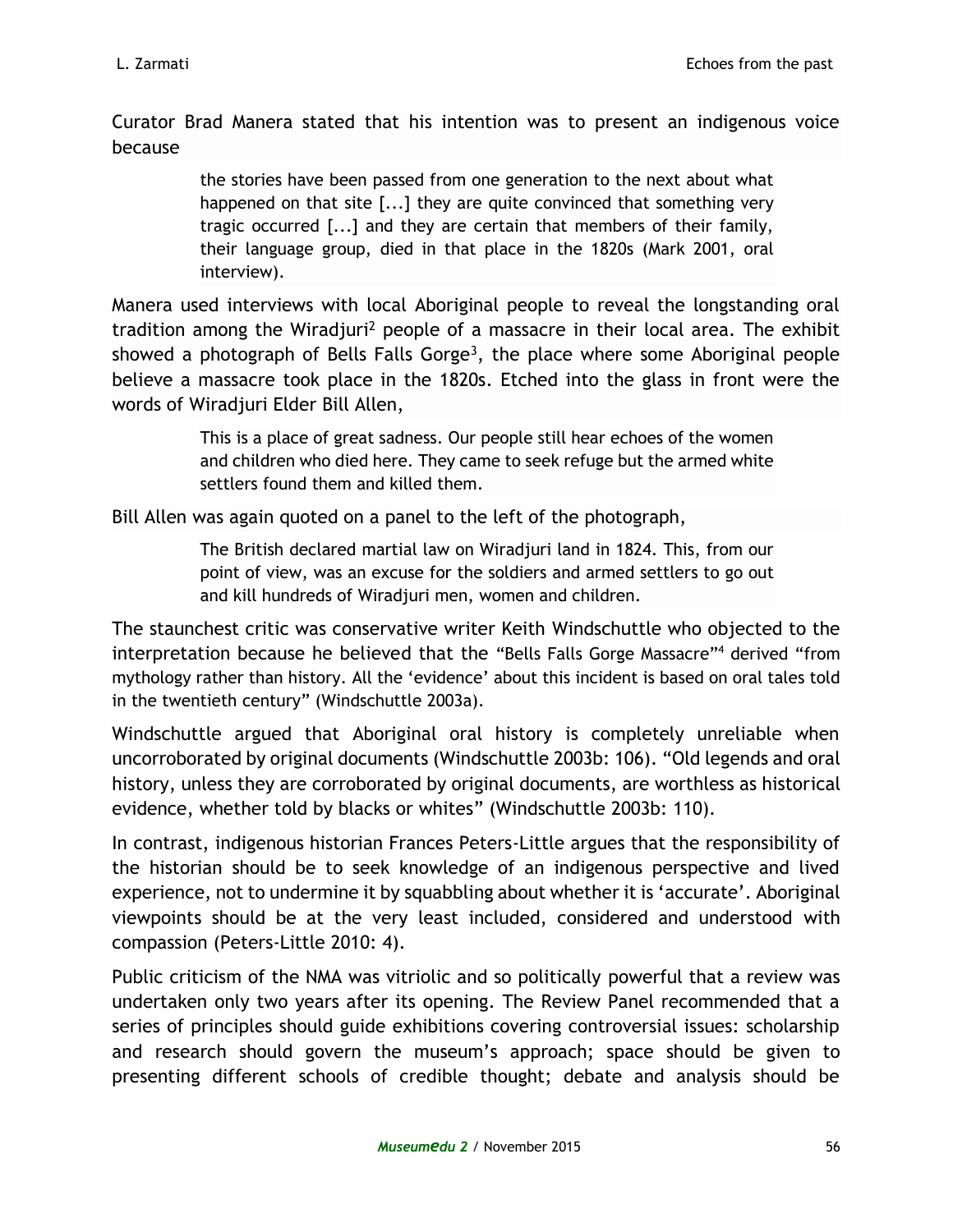encouraged through conferences, publications and the website, and the NMA should use technology to provide extended access to the debate.

The Review Panel approved the NMA's use of oral history as a basis for exhibits with the proviso that, where an issue is likely to attract public debate and scrutiny, the museum should be careful to ensure that oral testimonies are backed by a wider range of sources (Carroll 2003: 35).

To its credit, the NMA responded positively to the recommendations of the 2003 review and devised a two-pronged approach to revision that placated those who argued for the complete removal of the exhibit, and those who argued that it should be retained because it tackled the unpalatable truth that killings of this nature *did* occur on the Australian frontier (Attwood 2006). *Contested Frontiers* would be replaced with a new exhibition about frontier conflict, and an interactive historical investigation focusing on the debate about the previous interpretation would be made available on the Museum's website for study by school students.

## **Voices of the past, echoes in the present**

The new exhibition called *Resistance* was launched in 2008. It presents four stories of resistance by Aboriginal people to British colonisation from the 1830s to the 1930s: Yagan, a young Noongar<sup>5</sup> man who fought injustice against his people during the 1830s; Fanny Balbuk a prominent Noongar woman, who protested against the occupation of her traditional land in the late 1800s; Bilin Bilin, a prominent leader of the Yugambeh<sup>6</sup> people who fought to maintain his culture and identity in the face of the British occupation; and the Coniston Massacre, a series of events which led to the violent reprisal murder of over 60 Aboriginal people in central Australia in 1928. Each story is based on substantiated, official historical records and accompanied by relevant, authentic artefacts.

Unlike *Contested Frontiers* which relied on written versions of oral history interviews, *Resistance* uses video presentations of interviews with Aboriginal people who are either related to the key historical personalities, or played an active part in the commemoration of their memory. The acts of resistance in the past play a significant role in the personal identities of Aboriginal people in the present.

Ken Colbung, an Aboriginal elder from the Noongar community in Perth, West Australia, talks about the personal impact of his campaign to return Yagan's remains (see above) to Australia:

> Having been over in England and discovered where Yagan was, and also getting permission from the authorities in England, I believe that I became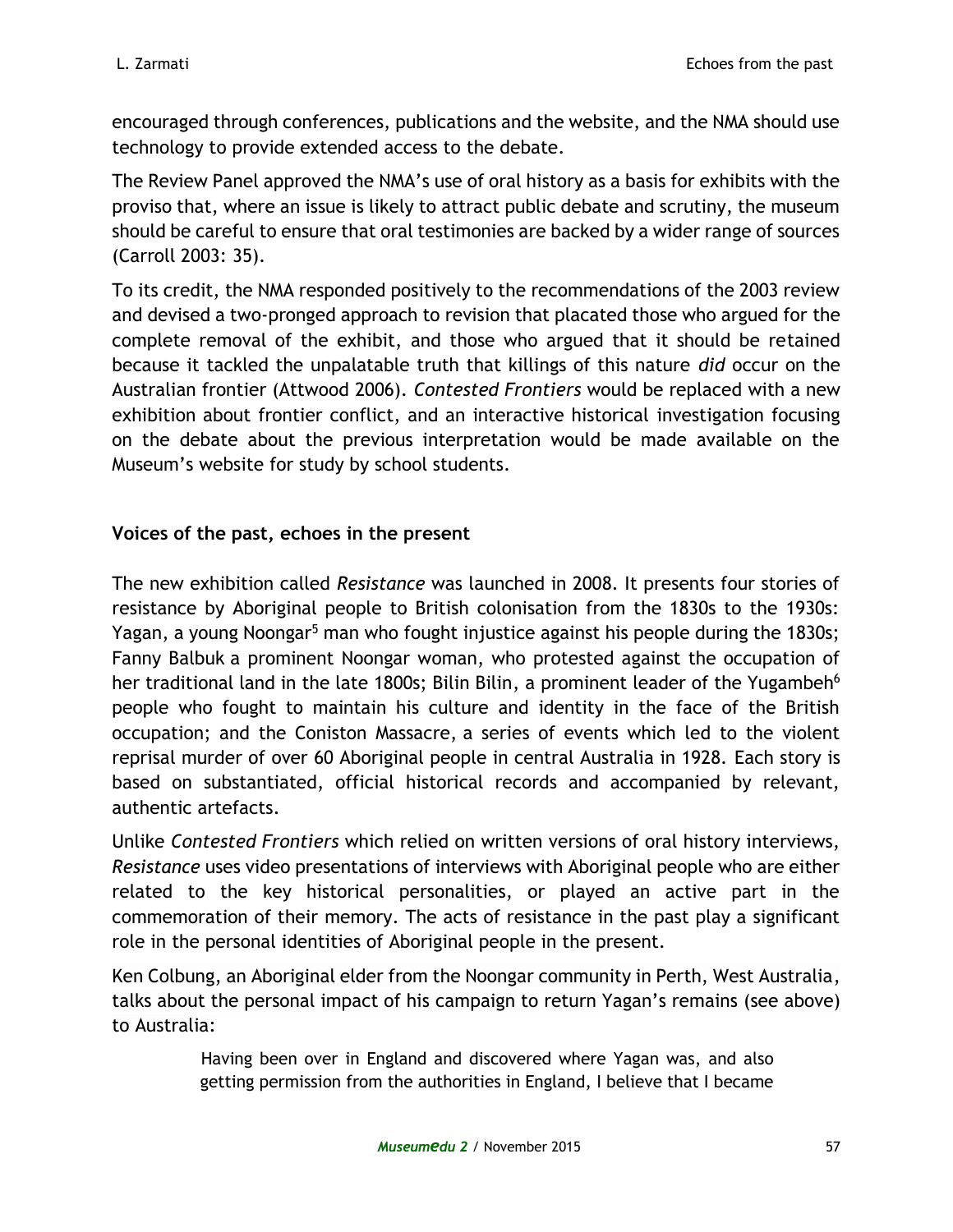closely attached to him and he became attached to me, in the Aboriginal way of spiritual connection.

Seventeen-year-old Axel Best explains the deep connection he feels to his ancestor Bilin Bilin when he visits their traditional land:

> The eagle was very important to Bilin Bilin and he was quite upset when the white people were shooting them down. I like to think that Bilin Bilin was the eagle for his people. I hope I can make a difference like he did. *Ngulli yahnbai gulli bahn*. We are still here.

As a child, Walpiri<sup>7</sup> woman Theresa Napurrurla Ross, was told the story of the Coniston Massacre by her father who had witnessed the event when he was 15 years-old. She said to herself, "when I grow up I will write this down and put it in a book so that a lot of people can know about it." Most significantly, the Aboriginal oral tradition of the massacre differs to the official accounts by the authorities. Theresa Napurrurla Ross reported:

> The Board of Enquiry said 31 were killed. But when I interviewed the old men at Willowra they told me there were many others, and women and children as well. The old men said no, they killed hundreds and hundreds.

These narratives are supported by downloadable learning materials for secondary students which investigate Aboriginal resistance to colonisation.<sup>8</sup>

The new *Resistance* exhibit demonstrates the centrality of oral history to Aboriginal culture today and to the personal identity of the people associated with the events. Oral history connects past actions and people with present and future generations. It is the means by which Aboriginal people connect to their ancestors and their past and construct their identity in the present. The exhibit makes a strong statement that the stories of the ancestors are echoed in the voices of their descendants today.

# *Bells Falls Gorge:* **An interactive investigation**

In response to the Review Panel's requirement that the museum should use technology to provide extended access to issues of debate, an interactive online investigation was made available in the Education section of the NMA's website.<sup>9</sup>

The target audience is secondary history students between the ages of 16 and 18 years. I have used these learning materials with senior students studying New South Wales's History Extension historiography course<sup>10</sup> and found them to be an excellent way to stimulate discussion and research on controversial topics about the reliability of oral sources and the interpretations of history in museums.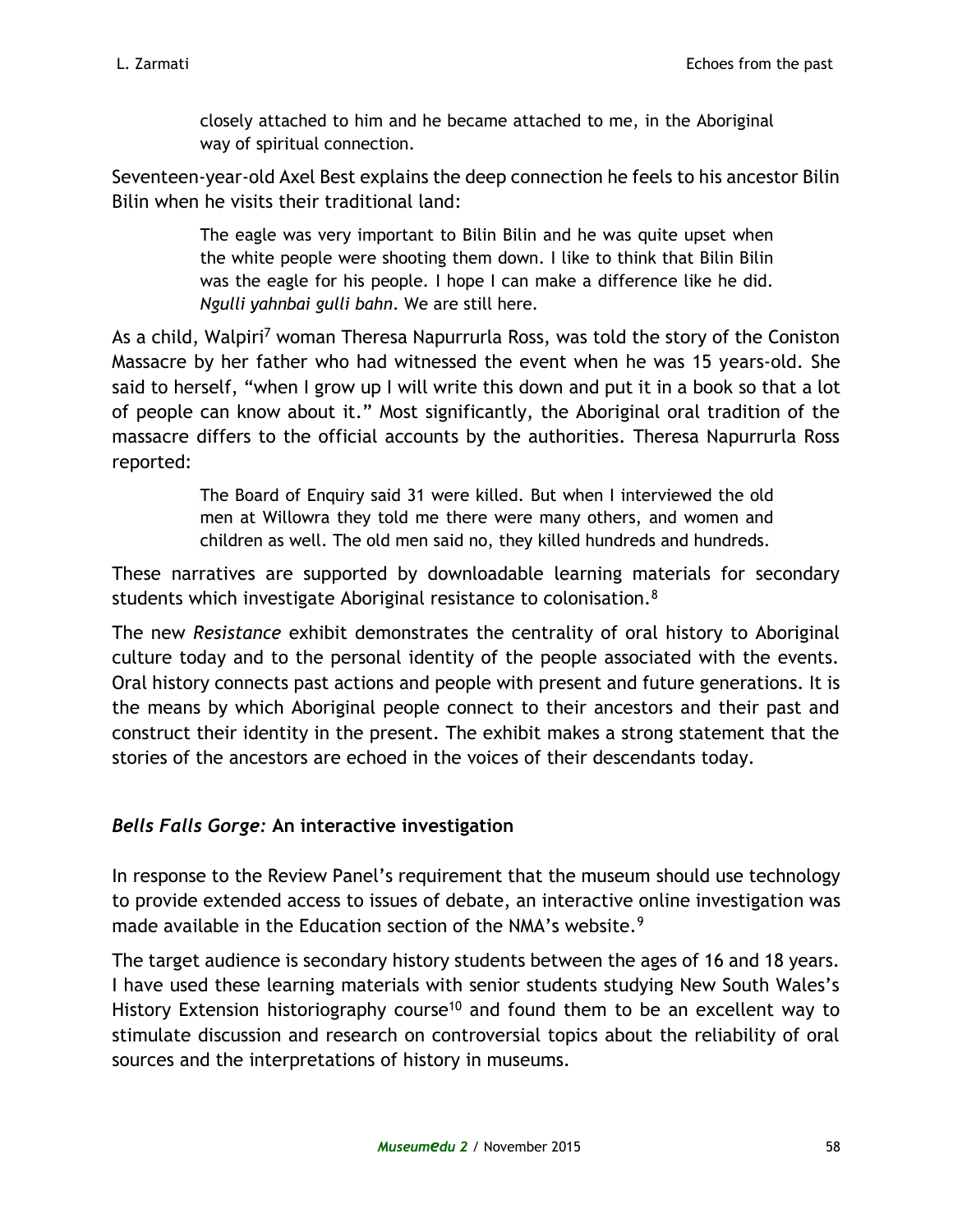Students begin by viewing the online virtual tour of the *Contested Frontiers* exhibition accompanied by the deep, sombre tones of a cello. They are directed to the *Bells Falls Gorge* case, and can zoom in to look more closely at the artefacts and text. A button asks, 'Why is the display controversial?', and a quote by Windschuttle questions the credibility of the sources on which the conclusions are based. Another button asks, 'How do we analyse a museum display?', and students view six criteria with additional critical questions that can be used to analyse the different elements of a museum display.<sup>11</sup> Comments from Windschuttle and Davison present conflicting judgements on the reliability of the sources, and the impact of the display on the visitor. The final step in the inquiry asks students to decide which interpretation is the most valid and whether or not the Museum's original display was misleading or biased. This pedagogical approach is powerful because the students rather, than the museum's curators, become the critics and interpreters of history.

## **Conclusion**

The example of the controversy surrounding the *Contested Frontiers* exhibit is an exemplary case study in how museums can turn the negativity of harsh criticism into a positive learning outcome. It demonstrates that museums have a social responsibility to become places for dialogue about history, and to ensure that multiple voices and perspectives are presented. The new *Resistance* exhibit achieves this by using contemporary oral history to echo the voices and experiences of Aboriginal people whose lives were profoundly changed by British colonisation.

## **References**

Attwood, B. (2006). "Contesting frontiers: History, memory and narrative in a national museum", *reCollections: Journal of the National Museum of Australia*, *1*(2), (September). Retrieved 12.9.2013, from:

[http://recollections.nma.gov.au/issues/vol\\_1\\_no\\_2/papers/contesting\\_frontiers](http://recollections.nma.gov.au/issues/vol_1_no_2/papers/contesting_frontiers)

- Attwood, B. & Foster S.G. (Eds.) (2003). *Frontier Conflict: The Australian experience.* Canberra, ACT: National Museum of Australia.
- Carroll, J. (2003). *Review of the National Museum of Australia: Its exhibitions and public programs. A report to the Council of the National Museum of Australia*. Retrieved 10.9.2013 from:

[http://www.nma.gov.au/about\\_us/ips/review-of-exhibitions-and-public](http://www.nma.gov.au/about_us/ips/review-of-exhibitions-and-public-programs)[programs](http://www.nma.gov.au/about_us/ips/review-of-exhibitions-and-public-programs)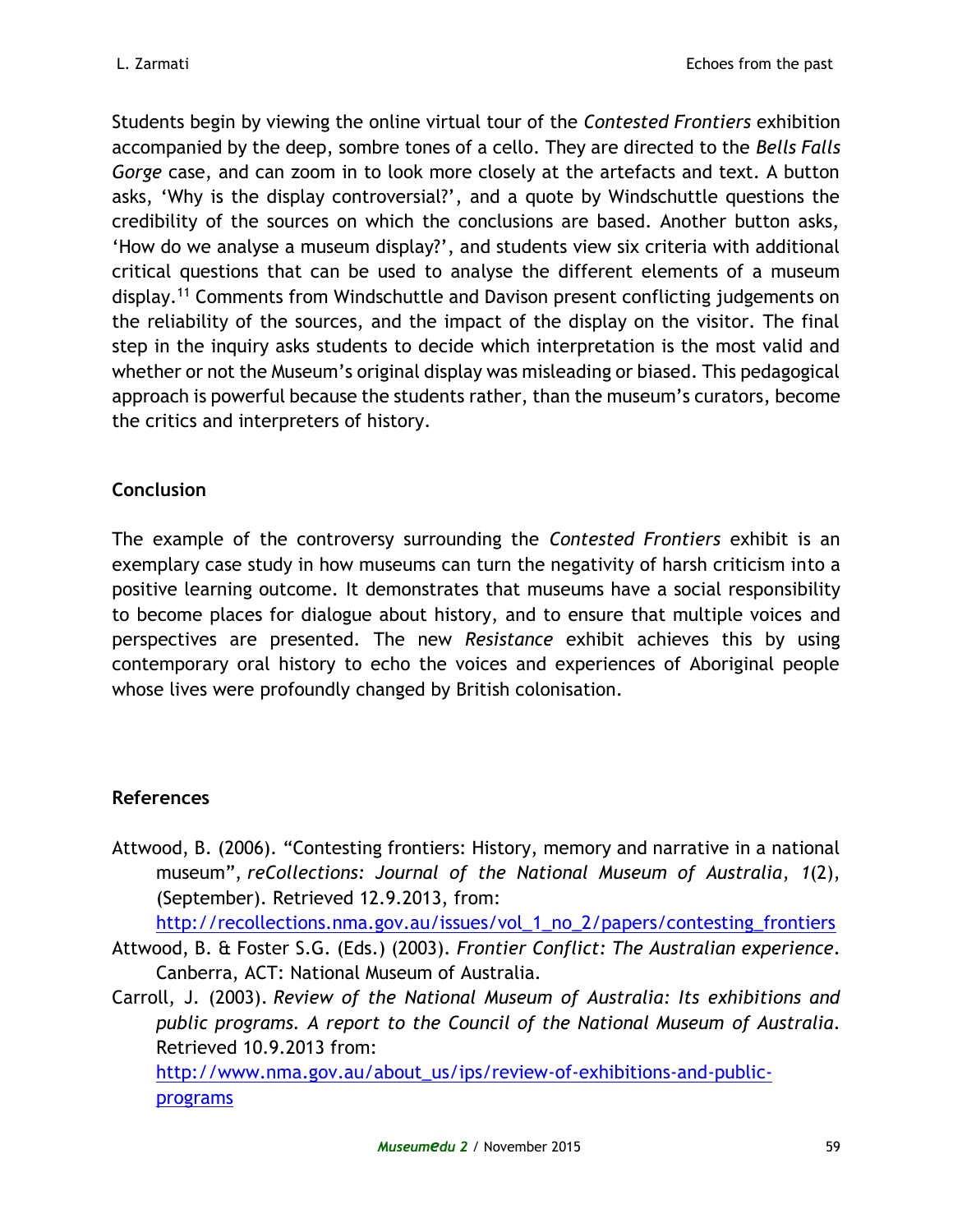- Davison, G. (2013). Conflict in the museum. In B. Attwood, & S.G. Foster (Eds.), *Frontier conflict: The Australian experience* (pp. 201-214)*.* Canberra, ACT: National Museum of Australia,.
- Devine, M. (2001). "A nation trivialised", *Daily Telegraph*, 12 March. Retrieved 10.9.2013 from: [http://www.mkc.nsw.edu.au:3390/PDFs/HISTORY%20EXTENSION%20PDFs/NMA%2](http://www.mkc.nsw.edu.au:3390/PDFs/HISTORY%20EXTENSION%20PDFs/NMA%20Controversy.pdf) [0Controversy.pdf](http://www.mkc.nsw.edu.au:3390/PDFs/HISTORY%20EXTENSION%20PDFs/NMA%20Controversy.pdf)
- Macintyre, S., & Clark, A. (2003). *The History Wars*. Melbourne: Melbourne University Press.
- Mark, D. (2001). "Did the Bells Falls Gorge Massacre happen?" Interview with Brad Manera, Curator, National Museum of Australia, on *PM ABC Radio,* 13 August. Retrieved 23.10.2013, from: <http://www.abc.net.au/pm/stories/s345657.htm>
- National Museum of Australia. (n.d.). *Resistance Exhibition.* Retrieved 22.10.2013, from: [http://www.nma.gov.au/exhibitions/first\\_australians/resistance](http://www.nma.gov.au/exhibitions/first_australians/resistance)
- National Museum of Australia. (n.d.). *Bells Forge Gorge virtual tour. Assessing a museum display: interactive activities.* Retrieved 25.10.2013, from: [http://www.nma.gov.au/education](http://www.nma.gov.au/education-kids/classroom_learning/multimedia/interactives/bells_falls_gorge)[kids/classroom\\_learning/multimedia/interactives/bells\\_falls\\_gorge](http://www.nma.gov.au/education-kids/classroom_learning/multimedia/interactives/bells_falls_gorge)
- National Museum of Australia & Rybuck Media (2004). *How do museums represent history?* Retrieved 28.9.2013 from:

<http://www.hyperhistory.org/images/assets/pdf/museum.pdf>

- Peters-Little, F., Curthoyes, A. & Docker, J. (Eds.) (2010). *Passionate Histories: Myth, memory and Indigenous Australia*. Canberra: ANU e-Press and Aboriginal History Inc.
- Windschuttle, K. (2003a). *Submission to review of National Museum of Australia.* Retrieved 10.9.2013 from:

[http://www.nma.gov.au/\\_\\_data/assets/pdf\\_file/0020/2486/Mr\\_Keith\\_Windshuttle.pdf.](http://www.nma.gov.au/__data/assets/pdf_file/0020/2486/Mr_Keith_Windshuttle.pdf)

- Windschuttle, K. (2003b). Doctored evidence and invented incidents in Aboriginal historiography. In B. Attwood & S.G. Foster (Eds.), *Frontier conflict: The Australian experience* (pp.99-112). Canberra: National Museum of Australia.
- Windschuttle, K. (2001). "How not to run a museum: People's history at the postmodern museum", *Quadrant*, (September 2001), 11-19.

## **Endnotes**

<sup>1</sup> The virtual tour of the Bells Falls Gorge section of the *Contested Frontiers* exhibit is available at: 

[http://www.nma.gov.au/education](http://www.nma.gov.au/education-kids/classroom_learning/multimedia/interactives/bells_falls_gorge)[kids/classroom\\_learning/multimedia/interactives/bells\\_falls\\_gorge](http://www.nma.gov.au/education-kids/classroom_learning/multimedia/interactives/bells_falls_gorge)